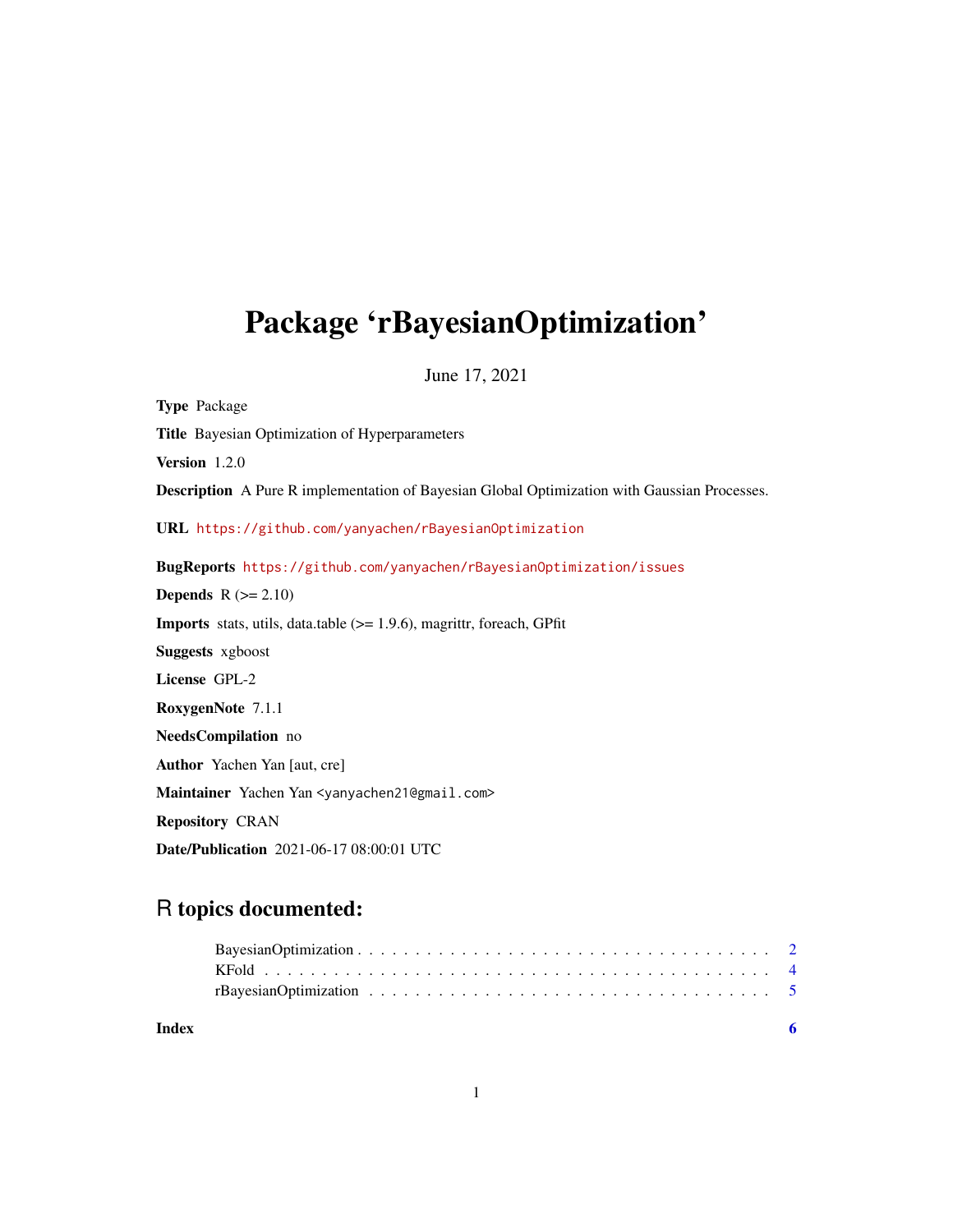<span id="page-1-0"></span>BayesianOptimization *Bayesian Optimization*

#### Description

Bayesian Optimization of Hyperparameters.

#### Usage

```
BayesianOptimization(
  FUN,
  bounds,
  init_grid_dt = NULL,
  init\_points = 0,n_iter,
  acq = "ucb",kappa = 2.576,
  eps = 0,
  \text{kernel} = \text{list}(\text{type} = \text{"exponential", power = 2}),verbose = TRUE,
  ...
)
```
#### Arguments

| <b>FUN</b>   | The function to be maximized. This Function should return a named list with<br>2 components. The first component "Score" should be the metrics to be maxi-<br>mized, and the second component "Pred" should be the validation/cross-validation<br>prediction for ensembling/stacking. |
|--------------|---------------------------------------------------------------------------------------------------------------------------------------------------------------------------------------------------------------------------------------------------------------------------------------|
| bounds       | A named list of lower and upper bounds for each hyperparameter. The names<br>of the list should be identical to the arguments of FUN. All the sample points in<br>init_grid_dt should be in the range of bounds. Please use "L" suffix to indicate<br>integer hyperparameter.         |
| init_grid_dt | User specified points to sample the target function, should be a data. frame or<br>data. table with identical column names as bounds. User can add one "Value"<br>column at the end, if target function is pre-sampled.                                                               |
| init_points  | Number of randomly chosen points to sample the target function before Bayesian<br>Optimization fitting the Gaussian Process.                                                                                                                                                          |
| n_iter       | Total number of times the Bayesian Optimization is to repeated.                                                                                                                                                                                                                       |
| acq          | Acquisition function type to be used. Can be "ucb", "ei" or "poi".                                                                                                                                                                                                                    |
|              | • ucb GP Upper Confidence Bound                                                                                                                                                                                                                                                       |
|              | • ei Expected Improvement                                                                                                                                                                                                                                                             |
|              | • poi Probability of Improvement                                                                                                                                                                                                                                                      |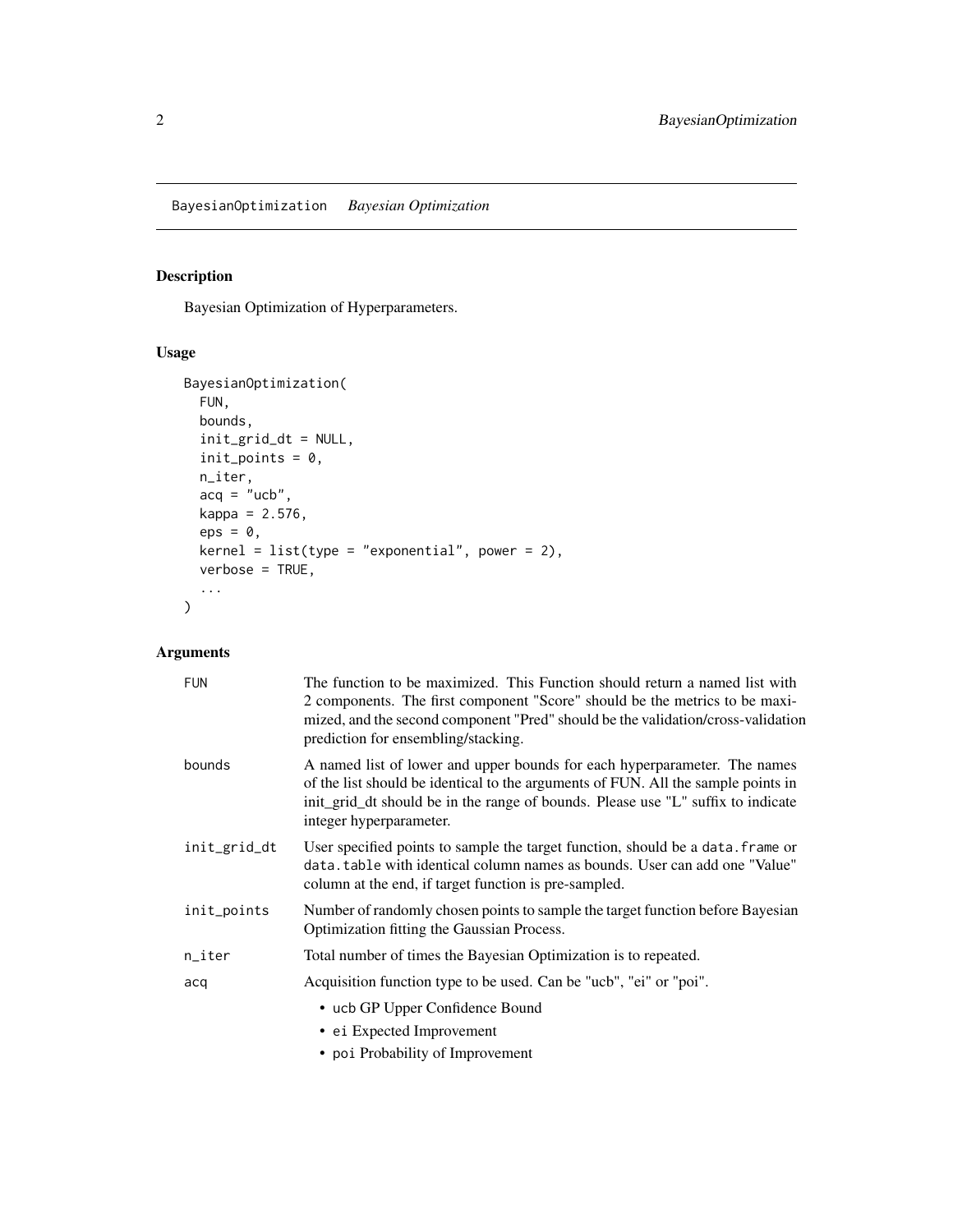<span id="page-2-0"></span>

| kappa   | tunable parameter kappa of GP Upper Confidence Bound, to balance exploita-<br>tion against exploration, increasing kappa will make the optimized hyperparam-<br>eters pursuing exploration.                                                                         |
|---------|---------------------------------------------------------------------------------------------------------------------------------------------------------------------------------------------------------------------------------------------------------------------|
| eps     | tunable parameter epsilon of Expected Improvement and Probability of Im-<br>provement, to balance exploitation against exploration, increasing epsilon will<br>make the optimized hyperparameters are more spread out across the whole range.                       |
| kernel  | Kernel (aka correlation function) for the underlying Gaussian Process. This<br>parameter should be a list that specifies the type of correlation function along<br>with the smoothness parameter. Popular choices are square exponential (default)<br>or matern 5/2 |
| verbose | Whether or not to print progress.                                                                                                                                                                                                                                   |
| .       | Other arguments passed on to GP fit.                                                                                                                                                                                                                                |
|         |                                                                                                                                                                                                                                                                     |

#### Value

a list of Bayesian Optimization result is returned:

- Best\_Par a named vector of the best hyperparameter set found
- Best\_Value the value of metrics achieved by the best hyperparameter set
- History a data.table of the bayesian optimization history
- Pred a data.table with validation/cross-validation prediction for each round of bayesian optimization history

#### References

Jasper Snoek, Hugo Larochelle, Ryan P. Adams (2012) *Practical Bayesian Optimization of Machine Learning Algorithms*

#### Examples

```
# Example 1: Optimization
## Set Pred = 0, as placeholder
Test_Fun \leq function(x) {
  list(Score = exp(-(x - 2)^2) + exp(-(x - 6)^2/10) + 1/ (x^2 + 1),
       Pred = 0}
## Set larger init_points and n_iter for better optimization result
OPT_Res <- BayesianOptimization(Test_Fun,
                                bounds = list(x = c(1, 3)),
                                init\_points = 2, n\_iter = 1,acq = "ucb", kappa = 2.576,eps = 0.0,verbose = TRUE)
## Not run:
# Example 2: Parameter Tuning
library(xgboost)
data(agaricus.train, package = "xgboost")
dtrain <- xgb.DMatrix(agaricus.train$data,
                      label = agaricus.train$label)
cv_folds <- KFold(agaricus.train$label, nfolds = 5,
```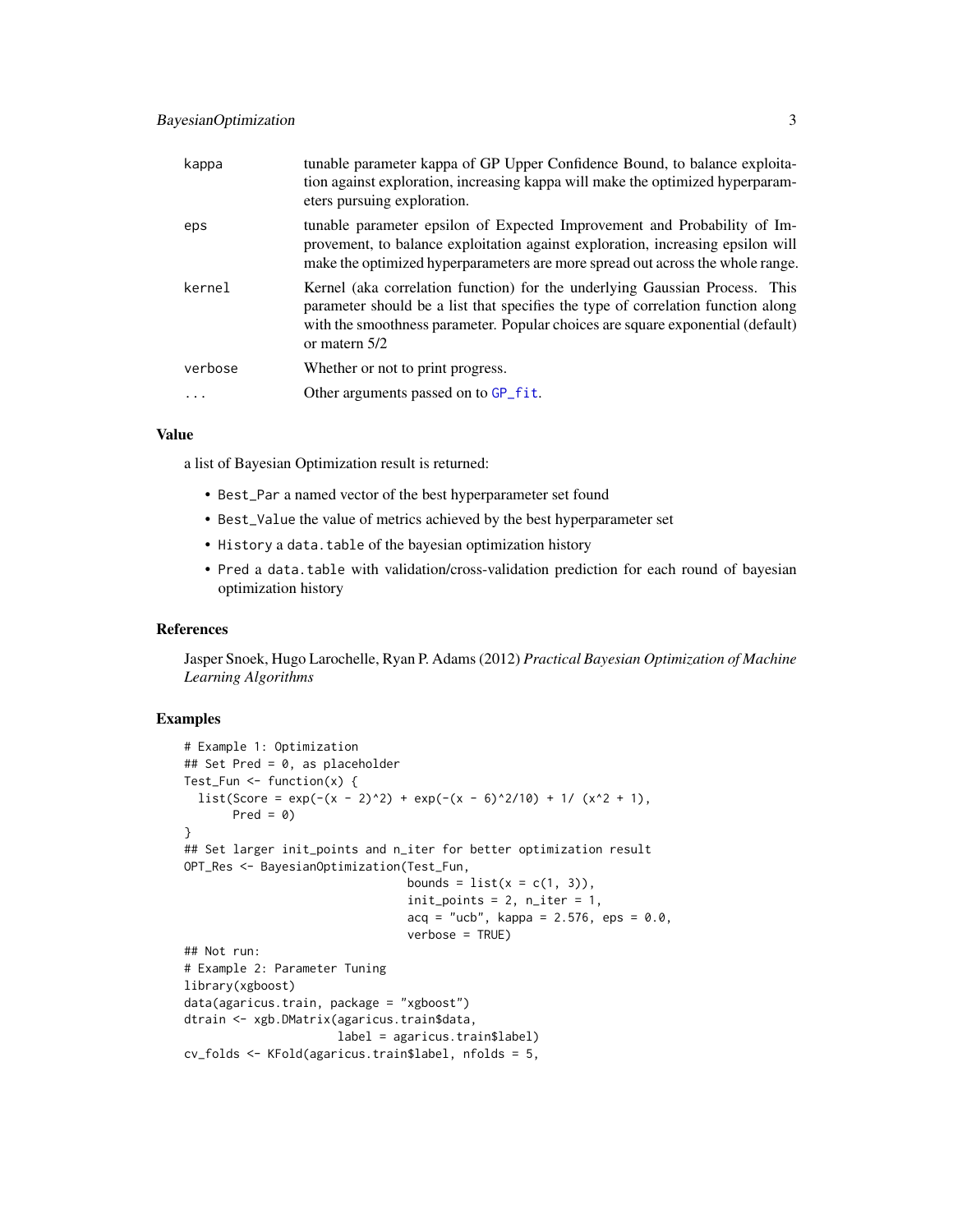```
stratified = TRUE, seed = 0)
xgb_cv_bayes <- function(max_depth, min_child_weight, subsample) {
  cv \leq xgb.cv(params = list(booster = "gbtree", eta = 0.01,max\_depth = max\_depth,min_child_weight = min_child_weight,
                             subsample = subsample, colsample_bytree = 0.3,
                             lambda = 1, alpha = 0,
                             objective = "binary:logistic",
                             eval_metric = "auc"),
               data = dtrain, nround = 100,
               folds = cv_folds, prediction = TRUE, showsd = TRUE,
               early_stopping_rounds = 5, maximize = TRUE, verbose = \theta)
  list(Score = cv$evaluation_log$test_auc_mean[cv$best_iteration],
       Pred = cv$pred)
}
OPT_Res <- BayesianOptimization(xgb_cv_bayes,
                                bounds = list(max_depth = c(2L, 6L),
                                              min_child_weight = c(1L, 10L),
                                               subsample = c(0.5, 0.8),
                                init_grid_dt = NULL, init_points = 10, n_iter = 20,
                                acq = "ucb", kappa = 2.576,eps = 0.0,verbose = TRUE)
```
## End(Not run)

KFold *K-Folds cross validation index generator*

#### Description

Generates a list of indices for K-Folds Cross-Validation.

#### Usage

```
KFold(target, nfolds = 10, stratified = FALSE, seed = 0)
```
#### Arguments

| target     | Samples to split in K folds.       |
|------------|------------------------------------|
| nfolds     | Number of folds.                   |
| stratified | whether to apply Stratified KFold. |
| seed       | random seed to be used.            |

#### Value

a list of indices for K-Folds Cross-Validation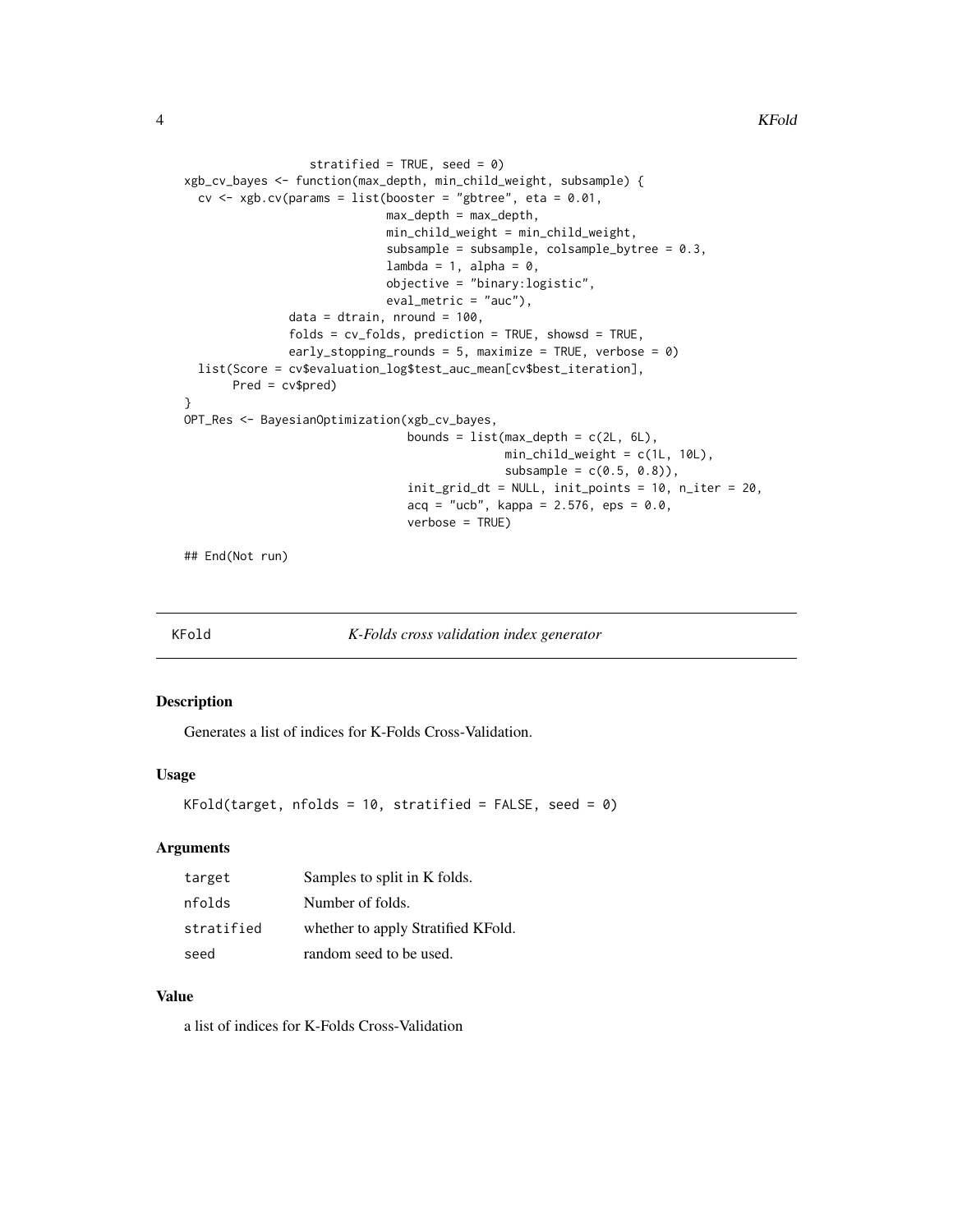<span id="page-4-0"></span>rBayesianOptimization *rBayesianOptimization: Bayesian Optimization of Hyperparameters*

#### Description

A Pure R implementation of bayesian global optimization with gaussian processes.